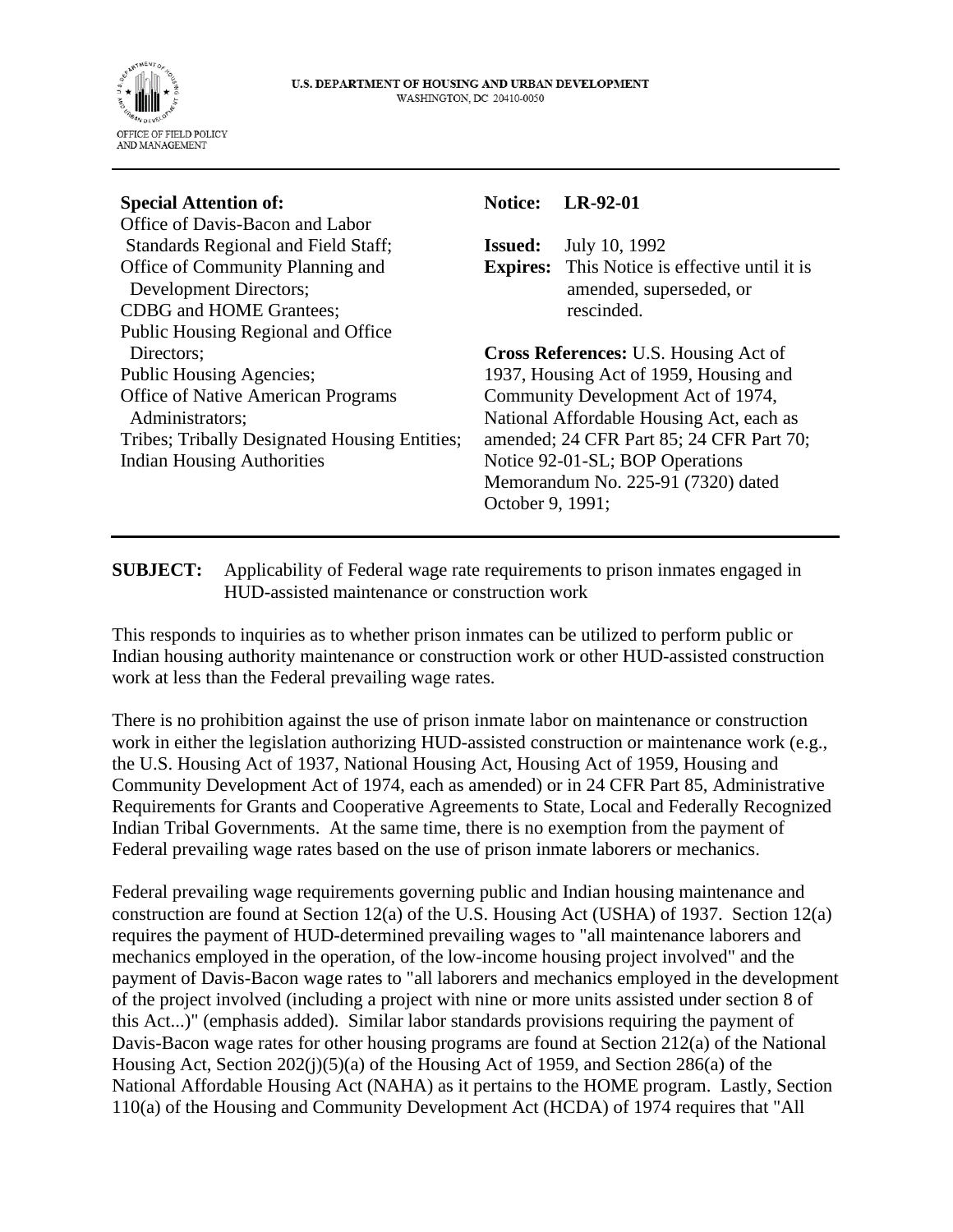laborers and mechanics employed by contractors or subcontractors in the performance of construction work financed in whole or in part with assistance received under this title..." shall be paid not less than the wages determined to be prevailing by the Secretary of Labor in accordance with the Davis-Bacon Act.

Some exemptions from Federal prevailing wage requirements, based on factors other than the use of prison labor, may be operable in certain cases. For example, some statutory labor standards provisions contain a unit threshold under which the wage requirements do not apply. In those cases where the "project" fails to meet the unit threshold, the construction work including work performed by prison inmate laborers and mechanics is exempt from Davis-Bacon wage rate coverage. Additionally, since Section 110(a) of the HCDA applies to laborers and mechanics employed by "contractors or subcontractors", it is possible that in certain circumstances prison inmate labor utilized directly by a grantee (i.e., not employed by a contractor or subcontractor) in the performance of CDBG-funded construction, would not be covered by Davis-Bacon wage requirements.

Another exemption may be operable based on the use of bona fide "volunteers." Section 12(b) of the USHA and Section 110(b) of the HCDA (as enacted by Section 955 of the NAHA) provide individuals an exemption from Federal prevailing wage requirements where the individual:

 "(1) performs services for which the individual volunteered; "(2)(A) does not receive compensation for such services; or "(B) is paid expenses, reasonable benefits, or a nominal fee for such services; and "(3) is not otherwise employed at any time in the construction work."

Similar exemptions were provided by the NAHA at Section 286(b) for the HOME program, and Section 801 which created a provision for the use of volunteers on section 202 projects at Section 202(j)(5)(B) (See also 24 CFR Part 70, an interim rule published April 22, 1992, and effective May 22, 1992.)

Prison inmates shall not be considered "volunteers" for the purposes of these exemption provisions based solely on their status as inmates. To hold otherwise would result in an unintended and insupportable expansion of the volunteer exemption standard. The following guidance, however, discusses limited circumstances under which a prison inmate may be considered a "volunteer" under these exemptions. (This guidance is applicable only with respect to the four statutory exemption provisions identified above.)

The Federal Bureau of Prisons (BOP) implements a variety of Federal prison inmate work release programs including Short Term Community Based Projects (see BOP Operations Memorandum No. 225-91 (7320) dated October 9, 1991, "Community Services Projects"). Short Term Community Based Projects that are performed outside the prison institution are considered voluntary program opportunities provided through furlough provisions under Title 18 U.S.C. 3622(a)(6). Inmates apply for participation privileges and volunteer status. Inasmuch as another Federal agency (i.e., BOP) will have already designated these individuals as "volunteers" for its